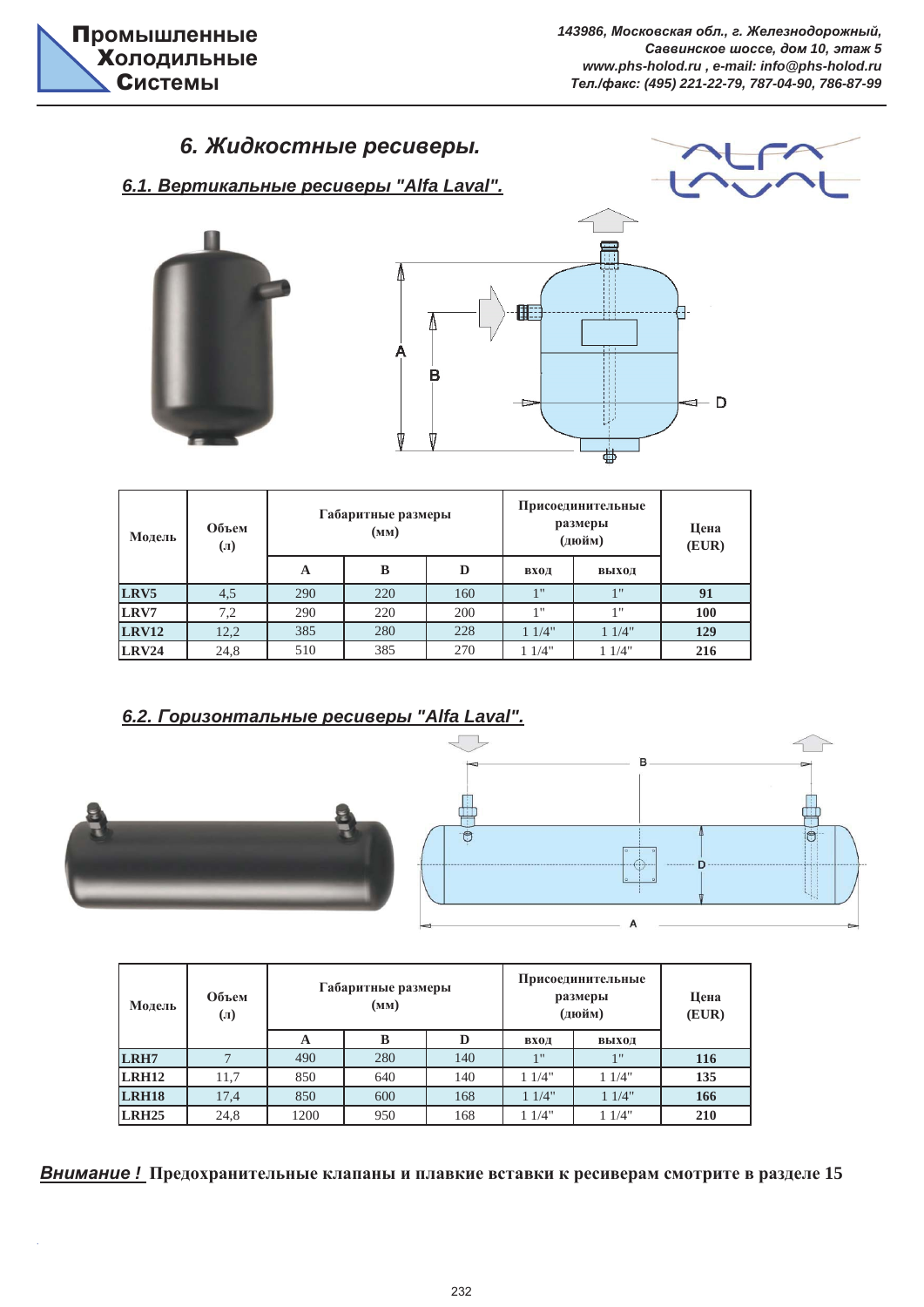OCS

# $6.3.$  Вертикальные ресиверы "ОСS" для R-410A.



Температурный диапазон использования - "-10 ... +100 °С" - стандартно Температурный диапазон использования - "-40 ... +100 °С" - увеличение стоимости 5%

| Модель              | Объем<br>$(\Pi)$ |      | Габаритные размеры<br>(MM) |     |              | Присоединительные<br>размеры<br>(дюйм) |              | Цена<br>(EUR) |
|---------------------|------------------|------|----------------------------|-----|--------------|----------------------------------------|--------------|---------------|
|                     |                  | A    | B                          | D   | вход         | выход                                  | пред. клапан |               |
| $RL-1$              | $\mathbf{1}$     | 165  | 120                        | 102 | $3/8$ ODS    | $3/8$ ODS                              |              | 36            |
| $\overline{RL-1,5}$ | 1,5              | 255  | 185                        | 102 | $3/8$ ODS    | $3/8$ ODS                              |              | 40            |
| $RL-2,4$            | 2,4              | 245  | 195                        | 122 | 3/8 ODS      | $3/8$ ODS                              |              | 41            |
| $RL-3$              | 3                | 265  | 215                        | 130 | 3/8 ODS      | $3/8$ ODS                              |              | 54            |
| $RL-5$              | 5                | 285  | 325                        | 154 | $1/2$ ODS    | $\overline{1}$                         | $1/4$ " NPTF | 87            |
| <b>RL-5 HPS</b>     | 5                | 285  | 325                        | 154 | $1/2$ ODS    | $3/8$ ODS                              | $1/4$ " NPTF | 86            |
| $RL-6,5$            | 6,5              | 380  | 315                        | 160 | $1/2$ ODS    | $1$ "                                  | $1/4$ " NPTF | 98            |
| <b>RL-6,5 HPS</b>   | 6,5              | 375  | 315                        | 160 | $1/2$ ODS    | $1/2$ ODS                              | $1/4"$ NPTF  | 98            |
| $RL-8$              | $8\,$            | 330  | 270                        | 194 | $1/2$ ODS    | $1$ "                                  | $1/4$ " NPTF | 103           |
| <b>RL-8,5</b>       | 8,5              | 310  | 250                        | 200 | $1/2$ ODS    | 1"                                     | $1/4$ " NPTF | 111           |
| <b>RL-8,5 HPS</b>   | 8.5              | 310  | 250                        | 200 | 5/8 ODS      | $1/2$ ODS                              | $1/4$ " NPTF | 111           |
| $RL-10$             | 10               | 360  | 290                        | 214 | 5/8 ODS      | 11/4"                                  | $1/4$ " NPTF | 117           |
| <b>RL-10 HPS</b>    | 10               | 350  | 275                        | 214 | 5/8 ODS      | 5/8 ODS                                | $1/4$ " NPTF | 118           |
| <b>RL-10 HPSB</b>   | 10               | 350  | 257                        | 214 | 7/8 ODS      | 7/8 ODS                                | $1/4$ " NPTF | 126           |
| $RL-12$             | 12               | 370  | 295                        | 220 | 5/8 ODS      | 11/4"                                  | $1/4$ " NPTF | 127           |
| $RL-14$             | 14               | 420  | 355                        | 220 | 7/8 ODS      | 11/4"                                  | $1/4$ " NPTF | 146           |
| <b>RL-18</b>        | 18               | 425  | 400                        | 260 | 11/4"        | 11/4"                                  | $1/4"$ NPTF  | 150           |
| <b>RL-18 HPS</b>    | 18               | 425  | 330                        | 260 | 1 1/8 ODS    | $7/8$ ODS                              | $1/4$ " NPTF | 149           |
| <b>RL-18 HPSB</b>   | 18               | 425  | 330                        | 260 | 1 3/8 ODS    | 1 1/8 ODS                              | $1/4$ " NPTF | 160           |
| $RL-22$             | 22               | 470  | 450                        | 260 | 11/4"        | 11/4"                                  | $1/4"$ NPTF  | 171           |
| <b>RL-22 HPS</b>    | 22               | 470  | 450                        | 260 | 1 1/8 ODS    | <b>7/8 ODS</b>                         | $1/4$ " NPTF | 171           |
| <b>RL-25</b>        | 24,5             | 465  | 450                        | 285 | 13/4"        | 13/4"                                  | $1/4"$ NPTF  | 214           |
| <b>RL-25 HPS</b>    | 24,5             | 469  | 365                        | 285 | 1 1/8 ODS    | <b>7/8 ODS</b>                         | $1/4$ " NPTF | 214           |
| RL-25HPSB           | 24               | 469  | 340                        | 285 | 2 1/8 ODS    | 1 5/8 ODS                              | $1/4$ " NPTF | 224           |
| <b>RL-30</b>        | 30               | 535  | 515                        | 300 | 13/4"        | 13/4"                                  | $1/4$ " NPTF | 354           |
| <b>RL-35</b>        | 35               | 1000 | 900                        | 219 | 13/4"        | 13/4"                                  | $1/2$ " NPTF | 431           |
| <b>RL-40</b>        | 40               | 1200 | 1060                       | 219 | 13/4"        | 13/4"                                  | $1/2$ " NPTF | 444           |
| <b>RL-45</b>        | 45               | 1300 | 1200                       | 219 | 13/4"        | 13/4"                                  | $1/2$ " NPTF | 481           |
| $RL-50$             | 50               | 1460 | 1360                       | 219 | 21/4"        | 21/4"                                  | $1/2$ " NPTF | 525           |
| <b>RL-55</b>        | 55               | 1000 | 880                        | 273 | 21/4"        | 21/4"                                  | $1/2$ " NPTF | 612           |
| <b>RL-75</b>        | 75               | 1430 | 1302                       | 273 | 21/4"        | 13/4"                                  | $1/2$ " NPTF | 838           |
| <b>RL-90</b>        | 90               | 1700 |                            | 273 | 21/4"        | 13/4"                                  | $1/2$ " NPTF | 1041          |
| <b>RL-100</b>       | 100              | 1360 |                            | 323 | 21/4"        | 21/4"                                  | $1/2$ " NPTF | 1063          |
| <b>RL-120</b>       | 120              | 1620 |                            | 323 | 21/4"        | 21/4"                                  | $1/2$ " NPTF | 1112          |
| <b>RL-160</b>       | 160              | 1830 |                            | 356 | $2x2$ $1/4"$ | 21/4"                                  | $1/2$ " NPTF | 1390          |





*ȼɧɢɦɚɧɢɟ !* **ɉɪɟɞɨɯɪɚɧɢɬɟɥɶɧɵɟ ɤɥɚɩɚɧɵ ɢ ɩɥɚɜɤɢɟ ɜɫɬɚɜɤɢ ɤ ɪɟɫɢɜɟɪɚɦ ɫɦɨɬɪɢɬɟ ɜ ɪɚɡɞɟɥɟ 15**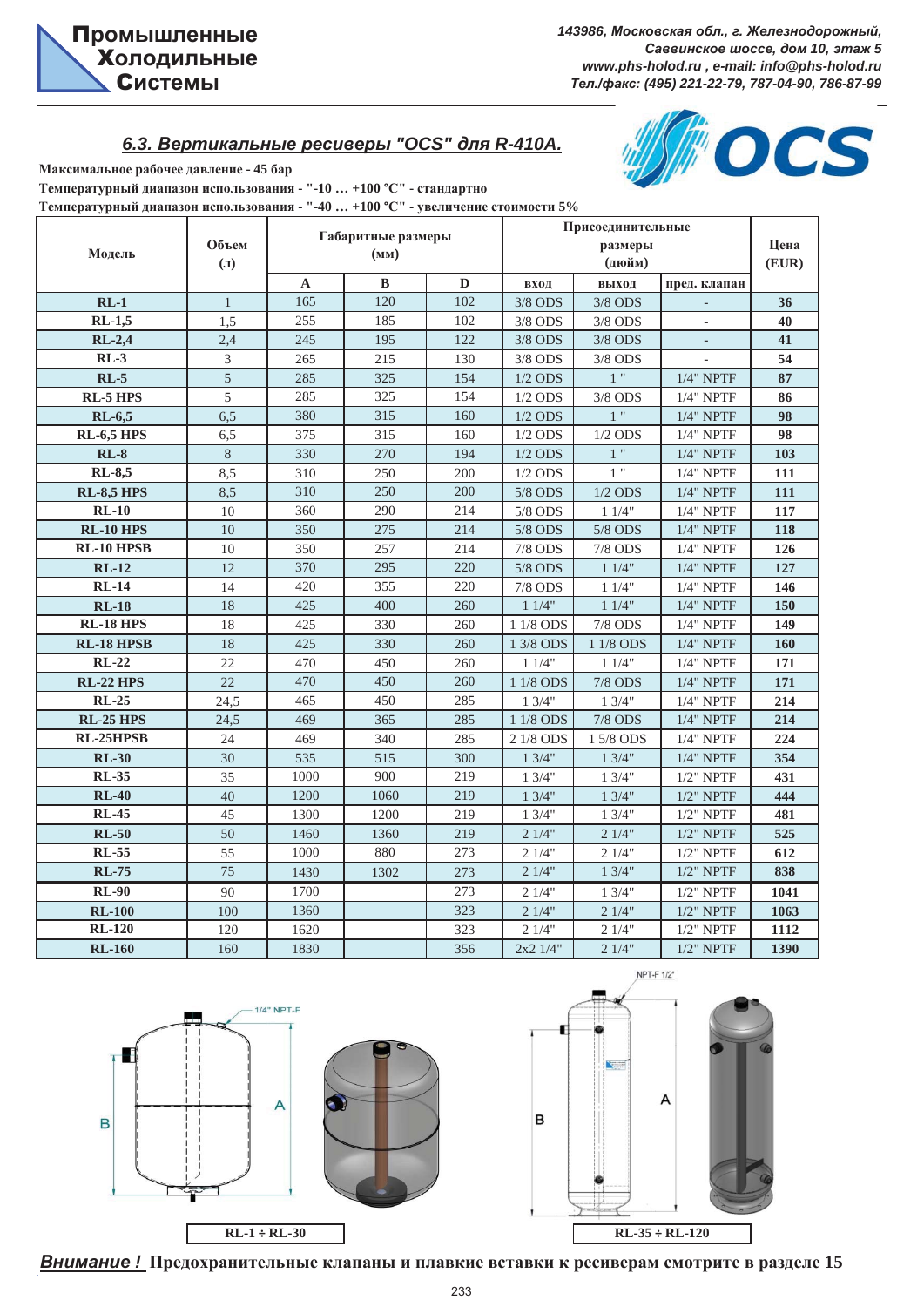#### $6.4.$  Горизонтальные ресиверы "OCS" (с лапами для компрессоров ВОСК серий НG4,5,6)

**Ɇɚɤɫɢɦɚɥɶɧɨɟ ɪɚɛɨɱɟɟ ɞɚɜɥɟɧɢɟ - 32 ɛɚɪ** Tемпературный диапазон использования - "-10 ... +100 °С" - стандартно **Ɍɟɦɩɟɪɚɬɭɪɧɵɣ ɞɢɚɩɚɡɨɧ ɢɫɩɨɥɶɡɨɜɚɧɢɹ - "-40 … +100 °ɋ" - ɭɜɟɥɢɱɟɧɢɟ ɫɬɨɢɦɨɫɬɢ 5%**

| Модель        | Объем<br>$\left( \Pi \right)$ |      | Габаритные размеры<br>(MM) |     | Присоединительные | Цена<br>(EUR) |              |     |
|---------------|-------------------------------|------|----------------------------|-----|-------------------|---------------|--------------|-----|
|               |                               |      |                            |     | вход              | выход         | пред. клапан |     |
| <b>RLH-25</b> | 25                            | 1250 | 950                        | 169 | 13/4"             | 3/4"          | $3/8$ " NPTF | 490 |
| <b>RLH-30</b> | 30                            | 950  | 650                        | 219 | 13/4"             | 3/4"          | $3/8"$ NPTF  | 520 |
| <b>RLH-35</b> | 35                            | 1000 | 700                        | 219 | 13/4"             | 3/4"          | $3/8$ " NPTF | 533 |
| <b>RLH-40</b> | 40                            | 1200 | 900                        | 219 | 13/4"             | 3/4"          | $3/8"$ NPTF  | 601 |







OCS

# $6.5.$  Горизонтальные ресиверы "OCS" для R-410A.

**Ɇɚɤɫɢɦɚɥɶɧɨɟ ɪɚɛɨɱɟɟ ɞɚɜɥɟɧɢɟ - 45 ɛɚɪ**

Температурный диапазон использования - "-10 ... +100 °С" - стандартно

Температурный диапазон использования - "-40 ... +100 °С" - увеличение стоимости 5%

| Модель           | Объем<br>$\left( \Pi \right)$ | Наличие<br>смотровых |             | Габаритные размеры<br>(MM) |       |              | Присоединительные<br>размеры<br>(дюйм) |                     | Цена<br>(EUR) |
|------------------|-------------------------------|----------------------|-------------|----------------------------|-------|--------------|----------------------------------------|---------------------|---------------|
|                  |                               | глазков              | $\mathbf A$ | B                          | D     | вход         | выход                                  | пред.<br>клапан     |               |
| <b>RLH-7HP</b>   | $\tau$                        | $\Omega$             | 470         | 340                        | 139,7 | 1"           | 1"                                     | $1/4$ " FPT         | 112           |
| <b>RLH-12HP</b>  | 12                            | $\overline{0}$       | 750         | 600                        | 152   | 1"           | 1"                                     | $1/4$ " FPT         | 143           |
| <b>RLH-18HP</b>  | 18                            | $\overline{0}$       | 900         | 760                        | 168   | 11/4"        | 11/4"                                  | $3/8$ " FPT         | 177           |
| <b>RLH-25HP</b>  | 25                            | $\Omega$             | 760         | 580                        | 219   | 11/4"        | 11/4"                                  | $3/8"$ FPT          | 260           |
| RLH-30HP         | 30                            | $\overline{0}$       | 900         | 620                        | 219   | 13/4"        | 13/4"                                  | $3/8$ " FPT         | 325           |
| <b>RLH-35HP</b>  | 35                            | $\overline{0}$       | 1000        | 720                        | 219   | 13/4"        | 13/4"                                  | $3/8$ " FPT         | 344           |
| RLH-40HP         | 40                            |                      | 1200        | 880                        | 219   | 13/4"        | 13/4"                                  | $1/2$ " FPT         | 395           |
| <b>RLH-45HP</b>  | 45                            |                      | 850         | 570                        | 273   | 13/4"        | 13/4"                                  | $1/2$ " FPT         | 403           |
| <b>RLH-50HP</b>  | 50                            | 2                    | 940         | 660                        | 273   | 13/4"        | 13/4"                                  | $1/2$ " FPT         | 539           |
| <b>RLH-55HP</b>  | 55                            | 2                    | 1000        | 720                        | 273   | 13/4"        | 13/4"                                  | $1/2$ " FPT         | 554           |
| RLH-60HP         | 60                            | $\overline{2}$       | 1110        | 830                        | 273   | 21/4"        | 13/4"                                  | $1/2$ " ${\rm FPT}$ | 612           |
| RLH-70HP         | 70                            | 2                    | 1300        | 1020                       | 273   | 21/4"        | 13/4"                                  | $1/2$ " FPT         | 640           |
| <b>RLH-75HP</b>  | 75                            | 2                    | 1380        | 1100                       | 273   | 21/4"        | 13/4"                                  | $1/2$ " FPT         | 673           |
| RLH-80HP         | 80                            | $\overline{2}$       | 1500        | 1220                       | 273   | 21/4"        | 13/4"                                  | $1/2$ " FPT         | 710           |
| RLH-90HP         | 90                            | $\overline{2}$       | 980         | 880                        | 323   | 21/4"        | 13/4"                                  | $1/2$ " FPT         | 967           |
| <b>RLH-110HP</b> | 110                           | 2                    | 1310        | 1200                       | 323   | $2 * 2 1/4"$ | 21/4"                                  | $1/2$ " FPT         | 1070          |
| <b>RLH-125HP</b> | 125                           | $\overline{2}$       | 1410        | 130                        | 323   | $2 * 2 1/4"$ | 21/4"                                  | $1/2$ " FPT         | 1211          |
| <b>RLH-150HP</b> | 150                           | $\overline{2}$       | 1600        | 1200                       | 356   | $2 * 2 1/4"$ | 21/4"                                  | $1/2$ " FPT         | 1703          |



*ȼɧɢɦɚɧɢɟ !* **ɉɪɟɞɨɯɪɚɧɢɬɟɥɶɧɵɟ ɤɥɚɩɚɧɵ ɢ ɩɥɚɜɤɢɟ ɜɫɬɚɜɤɢ ɤ ɪɟɫɢɜɟɪɚɦ ɫɦɨɬɪɢɬɟ ɜ ɪɚɡɞɟɥɟ 15**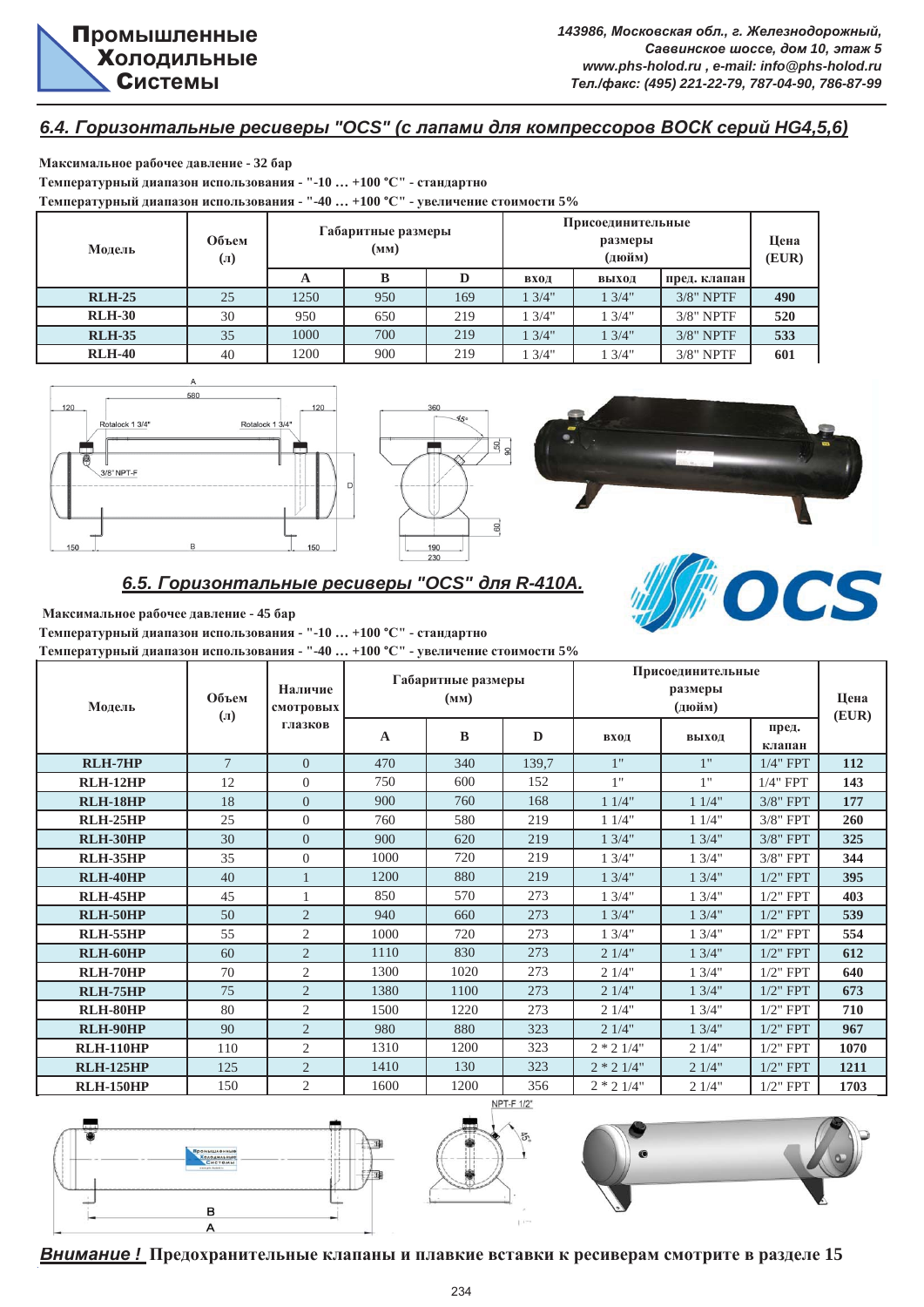

#### $6.6.$  Горизонтальные ресиверы "Bitzer".

| Модель        | Объем                | Габаритные размеры<br>(MM)   | Диаметр<br>(MM) | Присоединение<br>резьба / фланец<br>(дюйм) |             |      | Присоединительные<br>патрубки<br>(дюйм) | Цена<br>(EUR)     |                |
|---------------|----------------------|------------------------------|-----------------|--------------------------------------------|-------------|------|-----------------------------------------|-------------------|----------------|
|               | $\left( \Pi \right)$ |                              |                 | вход                                       | выход       | вход | выход                                   | вентиль<br>выхода | два<br>вентиля |
| <b>F252H</b>  | 25                   | 824 x 305 x 287              | 216             | 1 1/4-12UNF                                | 1 1/4-12UNF | 7/8  | 7/8                                     | 489               | 555            |
| <b>F302H</b>  | 30                   | 944 x 305 x 287              | 216             | 1 1/4-12UNF                                | 1 1/4-12UNF | 7/8  | 7/8                                     | 505               | 570            |
| <b>F402H</b>  | 39                   | $1214 \times 305 \times 303$ | 216             | 1 3/4-12UNF                                | 1 3/4-12UNF | 11/8 | 11/8                                    | 565               | 673            |
| <b>F552T</b>  | 54                   | 1664 x 305 x 301             | 216             | 1 3/4-12UNF                                | 1 3/4-12UNF | 11/8 | 11/8                                    | 721               | 829            |
| <b>F562N</b>  | 56                   | $964 \times 305 \times 408$  | 298             | 2 1/4-12UN                                 | 1 3/4-12UNF | 13/8 | 11/8                                    | 841               | 996            |
| <b>F732N</b>  | 73                   | $1214 \times 305 \times 408$ | 298             | 2 1/4-12UN                                 | 1 3/4-12UNF | 13/8 | 11/8                                    | 936               | 1090           |
| <b>F902N</b>  | 89                   | 1464 x 305 x 413             | 298             | 2 1/4-12UN                                 | 1 3/4-12UNF | 15/8 | 13/8                                    | 1 0 7 7           | 1 2 3 6        |
| F1052T        | 105                  | 1719 x 305 x 413             | 298             | 2 1/4-12UN                                 | 1 3/4-12UNF | 15/8 | 13/8                                    | 1 2 1 2           | 1 372          |
| <b>F1202N</b> | 112                  | 1233 x 368 x 475             | 368             | 112 x 112                                  | 2 1/4-12UN  | 21/8 | 15/8                                    | 1459              | 1631           |
| <b>F1602N</b> | 160                  | 1733 x 368 x 475             | 368             | 112 x 112                                  | 2 1/4-12UN  | 21/8 | 15/8                                    | 1712              | 1877           |
| <b>F2202N</b> | 228                  | 1348 x 500 x 665             | 500             | 140 x 140                                  | 112 x 112   | 31/8 | 21/8                                    | 2 3 4 2           | 2 700          |
| F3102N        | 320                  | 1848 x 500 x 665             | 500             | 140 x 140                                  | 112 x 112   | 31/8 | 21/8                                    | 2630              | 2986           |

#### 6.7. Горизонтальные ресиверы "Bitzer" с увеличенными патрубками.

| <b>F302G</b>  | 30  | 944 x 305 x 287             | 216 | $21/4-12UN$ 21/4-12UN |                | 5/8  | 5/8  | 595   | 749     |
|---------------|-----|-----------------------------|-----|-----------------------|----------------|------|------|-------|---------|
| <b>F562G</b>  | 56  | $964 \times 305 \times 408$ | 298 | 112 x 112             | $121/4-12UN$ . | 21/8 | 5/8  | 993   | 1 182   |
| <b>F1052G</b> | 105 | 1719 x 305 x 413            | 298 | 112 x 112             | $21/4-12UN$    | 21/8 | 5/8  | 1 360 | 550     |
| F1602G        | 160 | 1733 x 368 x 475            | 368 | 140 x 140             | 112 x 112      | 31/8 | 21/8 | 1 992 | 2 3 8 1 |

### $6.8.$  Горизонтальные ресиверы "Bitzer" для R-410A и CO2 Subcritical.

| Модель        | Объем | <b>Габаритные размеры</b><br>$\left( \Pi\right)$<br>(MM) |      | Присоединение<br>резьба / фланец<br>(дюйм) |       | патрубки   | Присоединительные<br>(дюйм) | Цена<br>(EUR)     |                |
|---------------|-------|----------------------------------------------------------|------|--------------------------------------------|-------|------------|-----------------------------|-------------------|----------------|
|               |       |                                                          | (MM) | вход                                       | выход | вход       | выход                       | вентиль<br>выхода | три<br>вентиля |
| <b>F302K</b>  | 30    | $944 \times 305 \times 287$                              | 216  | $2 * 11/4$                                 | 11/4  | $2 * 7/8$  | 7/8                         | 737               | 875            |
| <b>F562K</b>  | 56    | $964 \times 305 \times 408$                              | 298  | $2 * 11/4$                                 | 11/4  | $2 * 7/8$  | 7/8                         | 230               | 368            |
| <b>F1052K</b> | 105   | $1719 \times 305 \times 413$                             | 298  | $2 * 11/4$                                 | 11/4  | $2 * 7/8$  | 7/8                         | 680               | 1818           |
| F1602K        | 160   | 1733 x 368 x 475                                         | 368  | $2 * 13/4$                                 | 13/4  | $2 * 11/8$ | 11/8                        | 2462              | 2691           |

| 1/2"-14 NPTF_ |           | Адаптеры для предохранительного клапана. |                 |               |
|---------------|-----------|------------------------------------------|-----------------|---------------|
| <b>SW 12</b>  | Модель    | Размер гайки                             | Размер штуцера  | Цена<br>(EUR) |
|               | 366005-01 | 1 1/4"-12 UNF                            | $1/2$ "-14 NPTF | 62            |
|               | 366005-02 | 1 1/4"-12 UNF                            | $G1/2$ (мама)   | 62            |
|               | 366005-03 | 1 1/4"-12 UNF                            | $1/2$ "-14 NPTM | 62            |
| 1 1/4"-12 UNF | 366005-04 | 1 1/4"-12 UNF                            | $G1/2$ (папа)   | 62            |
| 366 005-01    | 366005-05 | 1 1/4"-12 UNF                            | 3/8"-18 NPTF    | 62            |

 $1/2" - 1$ 

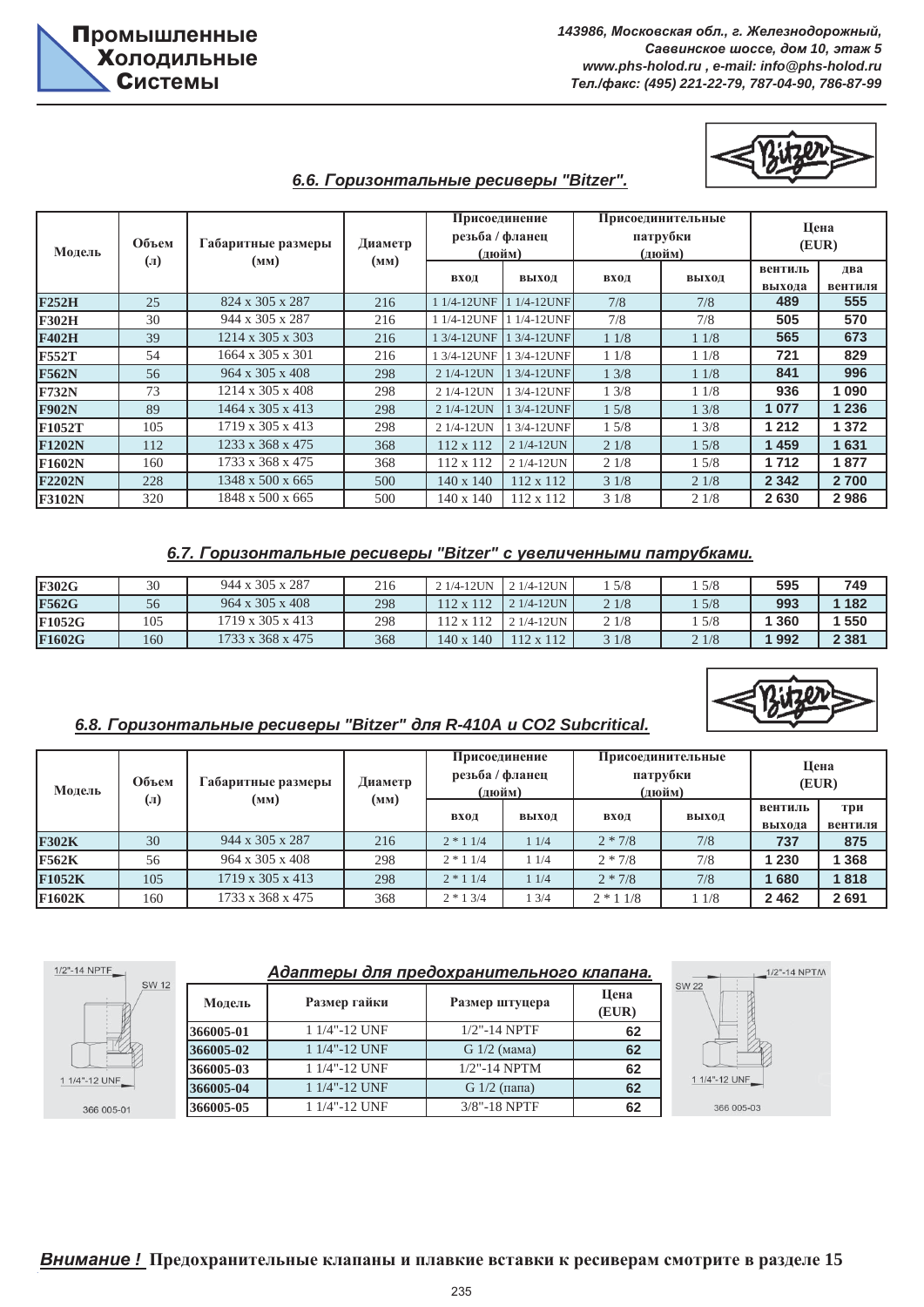#### $6.9.$  Вертикальные ресиверы "Bitzer".

| Модель         | Объем<br>$\mathbf{J}(\mathbf{J})$ | Габаритные размеры<br>(MM) | Диаметр | Присоединение<br>резьба / фланец<br>(дюйм)<br>(MM) |             |              | Присоединительные<br>патрубки<br>(дюйм) | Цена<br>(EUR)     |                |
|----------------|-----------------------------------|----------------------------|---------|----------------------------------------------------|-------------|--------------|-----------------------------------------|-------------------|----------------|
|                |                                   |                            |         | вход                                               | выход       | вход         | выход                                   | вентиль<br>выхода | два<br>вентиля |
| <b>FS302</b>   | 30                                | 316 x 265 x 1266           | 216     | 1 3/4-12UNF                                        | 1 1/4-12UNF | 11/8         | 7/8                                     | 584               | 694            |
| <b>FS402</b>   | 39                                | 316 x 265 x 1266           | 216     | 1 3/4-12UNF                                        | 1 1/4-12UNF | 11/8         | 7/8                                     | 646               | 755            |
| <b>FS 562</b>  | 56                                | 381 x 341 x 1019           | 298     | 2 1/4-12UN                                         | 1 3/4-12UNF | 13/8         | 11/8                                    | 1006              | 1 1 6 2        |
| <b>FS 732</b>  | 73                                | 381 x 341 x 1269           | 298     | 2 1/4-12UN                                         | 1 3/4-12UNF | 13/8         | 11/8                                    | 1 1 3 0           | 1 2 8 6        |
| <b>FS 902</b>  | 89                                | 381 x 341 x 1524           | 298     | 2 1/4-12UN                                         | 1 3/4-12UNF | 15/8         | 13/8                                    | 1 1 6 8           | 1 3 2 7        |
| <b>FS 1122</b> | 112                               | 470 x 416 x 1288           | 368     | $112 \times 112$                                   | 2 1/4-12UN  | 21/8         | 15/8                                    | 1601              | 1769           |
| <b>FS 1602</b> | 160                               | 470 x 416 x 1788           | 368     | 112 x 112                                          | 2 1/4-12UN  | 21/8         | 15/8                                    | 1883              | 2 0 4 9        |
| <b>FS 2202</b> | 228                               | 660 x 542 x 1425           | 500     | 140 x 140                                          | 112 x 112   | 31/8         | 21/8                                    | 2 5 4 4           | 2 9 0 2        |
| <b>FS 3102</b> | 320                               | 660 x 542 x 1925           | 500     | 140 x 140                                          | 112 x 112   | 31/8         | 21/8                                    | 2 7 7 3           | 3 1 2 9        |
| <b>FS 4002</b> | 395                               | 858 x 706 x 1528           | 650     | 160 x 160                                          | 140 x 140   | <b>DN100</b> | 31/8                                    | 5 5 7 2           | 6 5 9 5        |
| <b>FS 4752</b> | 473                               | 858 x 706 x 1778           | 650     | 160 x 160                                          | 140 x 140   | <b>DN100</b> | 31/8                                    | 5986              | 7 0 0 9        |
| <b>FS 5502</b> | 550                               | 858 x 706 x 2028           | 650     | 160 x 160                                          | 140 x 140   | <b>DN100</b> | 31/8                                    | 6726              | 7749           |

#### $6.10.$  Вертикальные ресиверы "Bitzer" для R-410A и CO2 Subcritical.

| Модель         | Объем<br>Габаритные размеры<br>$\mathbf{u}$<br>(MM) |                  | Диаметр | Присоединение<br>резьба / фланец<br>(дюйм) |       |            | Присоединительные<br>патрубки<br>(дюйм) | Цена<br>(EUR)     |                |
|----------------|-----------------------------------------------------|------------------|---------|--------------------------------------------|-------|------------|-----------------------------------------|-------------------|----------------|
|                |                                                     |                  | (MM)    | вход                                       | выход | вход       | выход                                   | вентиль<br>выхода | три<br>вентиля |
| <b>FS302K</b>  | 30                                                  | 985 x 298 x 265  | 216     | $2 * 11/4$                                 | 11/4  | $2 * 7/8$  | 7/8                                     | 724               | 853            |
| <b>FS562K</b>  | 56                                                  | 997 x 373 x 340  | 298     | $2 * 11/4$                                 | 11/4  | $2 * 7/8$  | 7/8                                     | 128               | 1257           |
| <b>FS1052K</b> | 105                                                 | 1497 x 373 x 340 | 298     | $2 * 11/4$                                 | 11/4  | $2 * 7/8$  | 7/8                                     | 516               | 645            |
| <b>FS1602K</b> | 160                                                 | 1784 x 454 x 416 | 368     | $2 * 13/4$                                 | 13/4  | $2 * 11/8$ | 11/8                                    | 2 1 9 9           | 2519           |



#### Адаптеры для предохранительного клапана.

| Модель    | Размер гайки  | Размер штуцера  | Цена<br>(EUR) |  |
|-----------|---------------|-----------------|---------------|--|
| 366005-01 | 1 1/4"-12 UNF | $1/2$ "-14 NPTF | 62            |  |
| 366005-02 | 1 1/4"-12 UNF | $G1/2$ (мама)   | 62            |  |
| 366005-03 | 1 1/4"-12 UNF | $1/2$ "-14 NPTM | 62            |  |
| 366005-04 | 1 1/4"-12 UNF | G $1/2$ (папа)  | 62            |  |
| 366005-05 | 1 1/4"-12 UNF | $3/8$ "-18 NPTF | 62            |  |

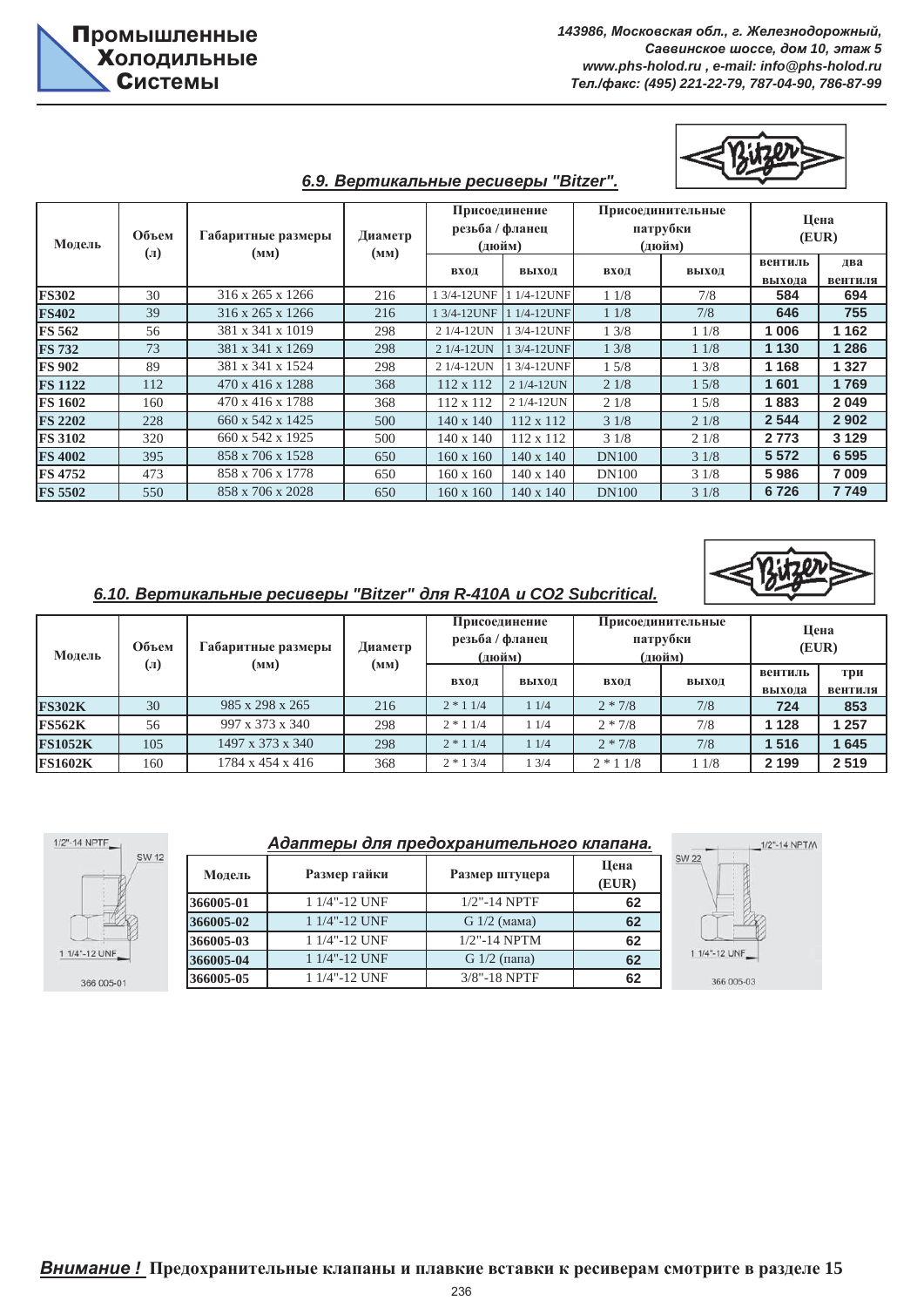

## $6.11.$  Расширительные ресиверы промежуточного давления  $d$ ля транскритических систем на СО2 (R744).

Область пременения: Вертикальный расширительный ресивер (Flash Gas Receivers) устанавливается в транскритическом цикле после газоохладителя и расширительного клапана.

Максимальное рабочее давление - 90 бар

Температурный диапазон использования - - 20... + 120 С.

| Модель       | Объем<br>$\left( \Pi \right)$ | Производит-ть   Габаритны<br>системы<br>$(\mathbf{R}B\mathbf{T})$ | е размеры<br>(MM) | Присоединительные размеры<br>(дюйм) |          |              |           | Macca<br>(кг) | Шена<br>(EUR) |
|--------------|-------------------------------|-------------------------------------------------------------------|-------------------|-------------------------------------|----------|--------------|-----------|---------------|---------------|
|              |                               |                                                                   |                   | впрыск                              | жидкость | <b>B</b> cac | пред.клап |               |               |
| $FGR - 80L$  | 80                            | ло 200                                                            | 323x1200          | 15/8"                               | 15/8"    | 2x15/8"      | $3/4$ NPT | 90            | 2454          |
| $FGR - 100L$ | 100                           | ло 200                                                            | 356x1210          | 15/8"                               | 15/8"    | 2x15/8"      | $3/4$ NPT | 150           | 3 2 6 0       |

# 6.12. Термосифонные (приоритетные) ресиверы  $d$ ля систем охлаждения масла винтовых компрессоров.

Область пременения: Данный тип ресиверов устанавливается непосредственно после конденсатора, с целью отбора хладагента, и запитывания теплообменника, охлаждающего масло в системе с винтовыми компрессорами.

Максимальное рабочее давление - 45 бар

Температурный диапазон использования - -40...+100 С.

| Модель          | Объем<br>(л) | Габаритные<br>Производит-ть<br>размеры<br>системы |              | Присоединительные размеры<br>(люйм) |       |        |        | Macca<br>(кг) | Шена<br>(EUR) |
|-----------------|--------------|---------------------------------------------------|--------------|-------------------------------------|-------|--------|--------|---------------|---------------|
|                 |              | $(\kappa B)$                                      | (MM)         | ВХОД                                | ВЫХОД | на т/о | уравн. |               |               |
| <b>TRV-25L</b>  | 25           | 50-80                                             | 600x300x465  | 21/8                                | 21/8  | 1/8    | 7/8    | 23            | 1 016         |
| <b>TRV-50L</b>  | 50           | 80-125                                            | 855x406x550  | 2.5/8                               | 25/8  | 5/8    | 1/8    | 43            | 340           |
| <b>TRV-100L</b> | 100          | 120-180                                           | 1180x550x630 | 31/8                                | 31/8  | 21/8   | 5/8    | 99            | 3 3 4 7       |



CS